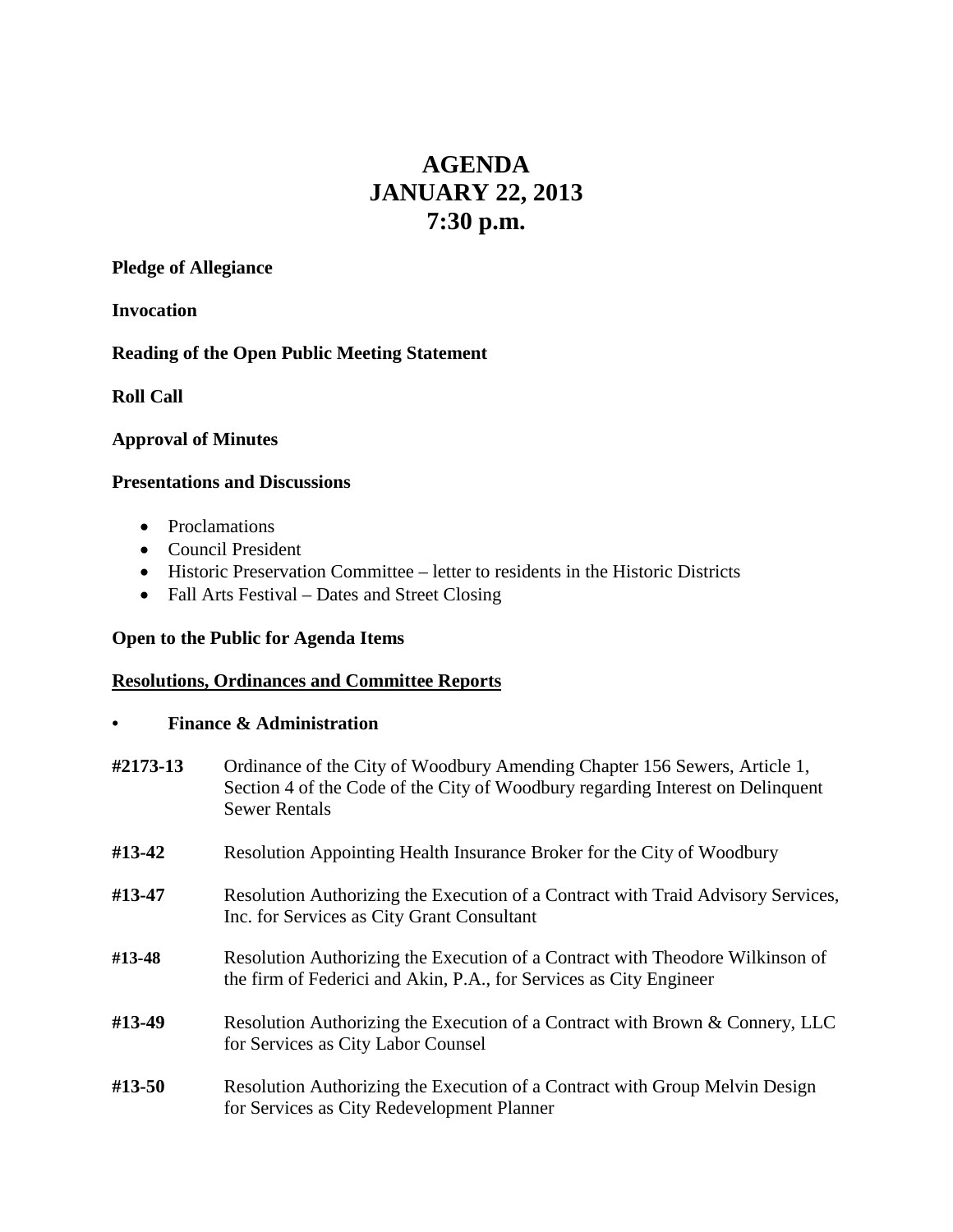| #13-51               | Resolution Authorizing the Execution of a Contract with Harry Haushalter,<br><b>Esquire for Services as City Tax Attorney</b>                                                                |
|----------------------|----------------------------------------------------------------------------------------------------------------------------------------------------------------------------------------------|
| #13-52               | Resolution Authorizing the Execution of a Contract with United Computers for<br>Services as Computer Consultant for City of Woodbury Police Department                                       |
| #13-53               | Resolution Authorizing the Execution of a Contract with Louis Cappelli, Jr.,<br>Esquire for Services as City Redevelopment Counsel                                                           |
| #13-54               | Resolution Authorizing the Execution of a Contract with Parker McCay, PC for<br>Services as City Bond Counsel                                                                                |
| #13-55               | Resolution Authorizing the Execution of a Contract with Angelini, Viniar &<br>Freedman, LPP for Services as City Solicitor                                                                   |
| #13-56               | Resolution Authorizing the Execution of a Contract with Hardenbergh Insurance<br>for Services as a Risk Management Consultant                                                                |
| #13-57               | Resolution Authorizing the Execution of a Contract with Bowman & Company,<br>LLP for Services as City Auditor                                                                                |
| #13-58               | Resolution Authorizing the Mayor and Administrator to Execute a License<br>Agreement with Main Street Woodbury, Inc. for the Purpose of Conducting the<br><b>Woodbury Fall Arts Festival</b> |
| #13-59               | Resolution Giving Advice and Consent to the Appointment of the Municipal<br>Court Judge                                                                                                      |
|                      | Motion for Approval to Pay the Listed Vouchers                                                                                                                                               |
| <b>Public Safety</b> |                                                                                                                                                                                              |
| #2174-13             | Ordinance of the City of Woodbury Amending Chapter 190-31 of the Code of the<br>City of Woodbury                                                                                             |

**#2175-13** Ordinance of the City of Woodbury Repealing Ordinance #2170-12 Amending the Code of the Board of Health of the City of Woodbury Establishing Regulations for the Connections with Sanitary Sewer, as to Sanitary Grease Traps

### **• Public Works/Utilities**

- **#13-46** Resolution Authorizing a Purchase Agreement with Dfflm, LLC t/a Ditschman/Flemington Ford for a 2013 Ford F550 Aerial Lift Truck
- **• Economic Development**